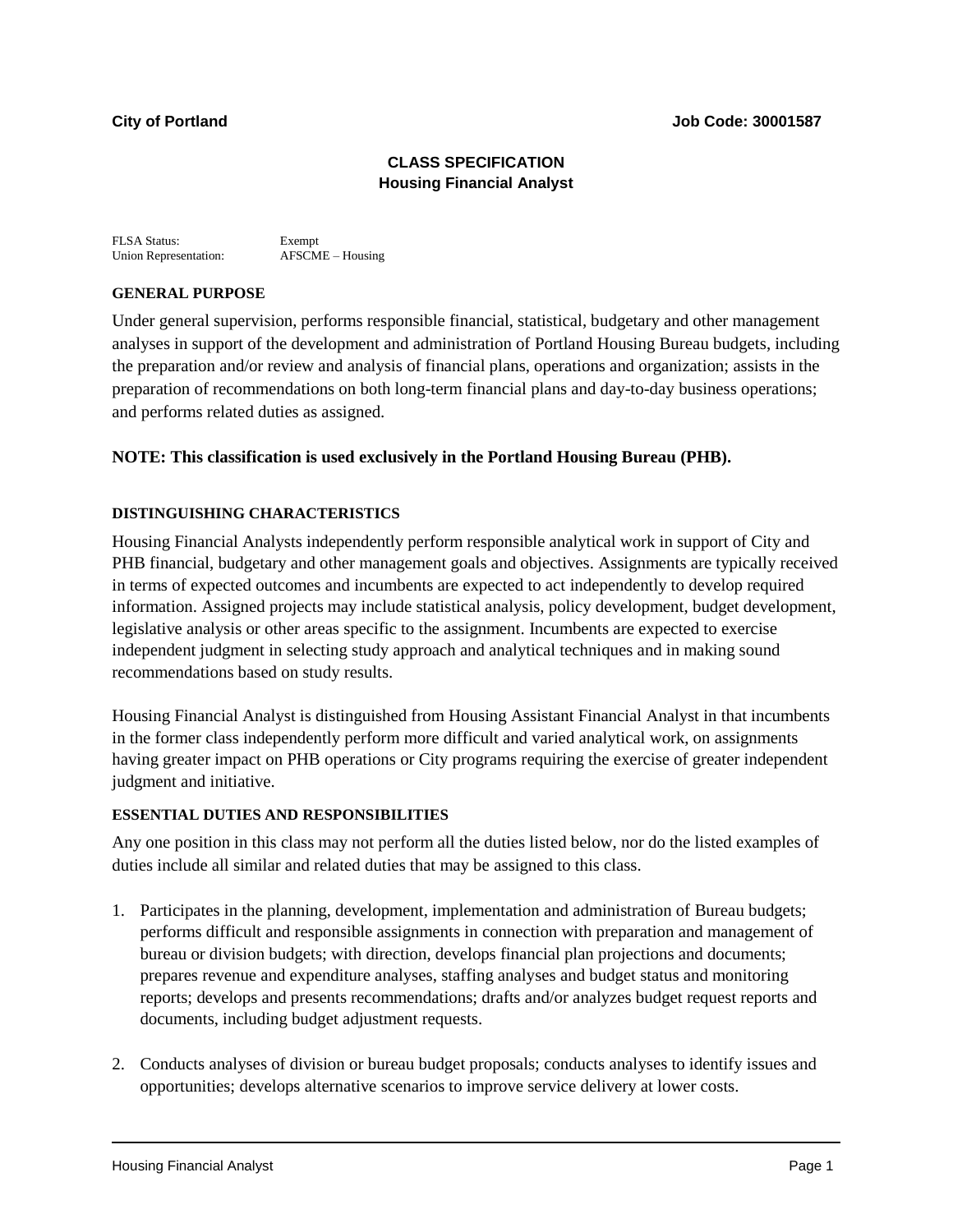- 3. Develops revenue estimates and coordinates and prepares interagency agreements.
- 4. Explains budget guidelines to Bureau managers and supervisors; reviews and evaluates requests to ensure compliance with established guidelines.
- 5. Participates in preparation, review, evaluation and monitoring of capital improvement plans and budgets; monitors and updates operating and capital budgets to reflect budget adjustments and funding changes; reviews CIP requests for technical compliance; incorporates with Bureau operating budget requests.
- 6. Develops and utilizes spreadsheets, databases and other computer applications required to carry out assigned studies, projects and reports.
- 7. Performs financial analyses and statistical computations for various rate studies, financial models and cost allocation plans.
- 8. Prepares periodic and ad-hoc financial reports and provides in-depth analysis of financial conditions and future trends; maintains integrity of the internal budget and accounting system.
- 9. Assists in reconciling year-end fund balance reports and forecasting multi-year revenues and expenditures at project and program level.
- 10. Researches and answers financial and budget inquiries submitted by staff, City management, citizens, other municipalities and the City Council.

#### **OTHER DUTIES**

- 1. Performs a variety of special projects and analyses as assigned.
- 2. Coordinates with activities with representatives of other divisions, bureaus and/or OMF in the course of completing work assignments, particularly involving the budget.
- 3. May provide lead work direction and guidance to other professional or administrative staff providing assistance on assigned projects.

#### **MINIMUM QUALIFICATIONS**

#### **Knowledge of:**

1. Principles, practices and methods of administrative, organizational, economic and procedural analysis.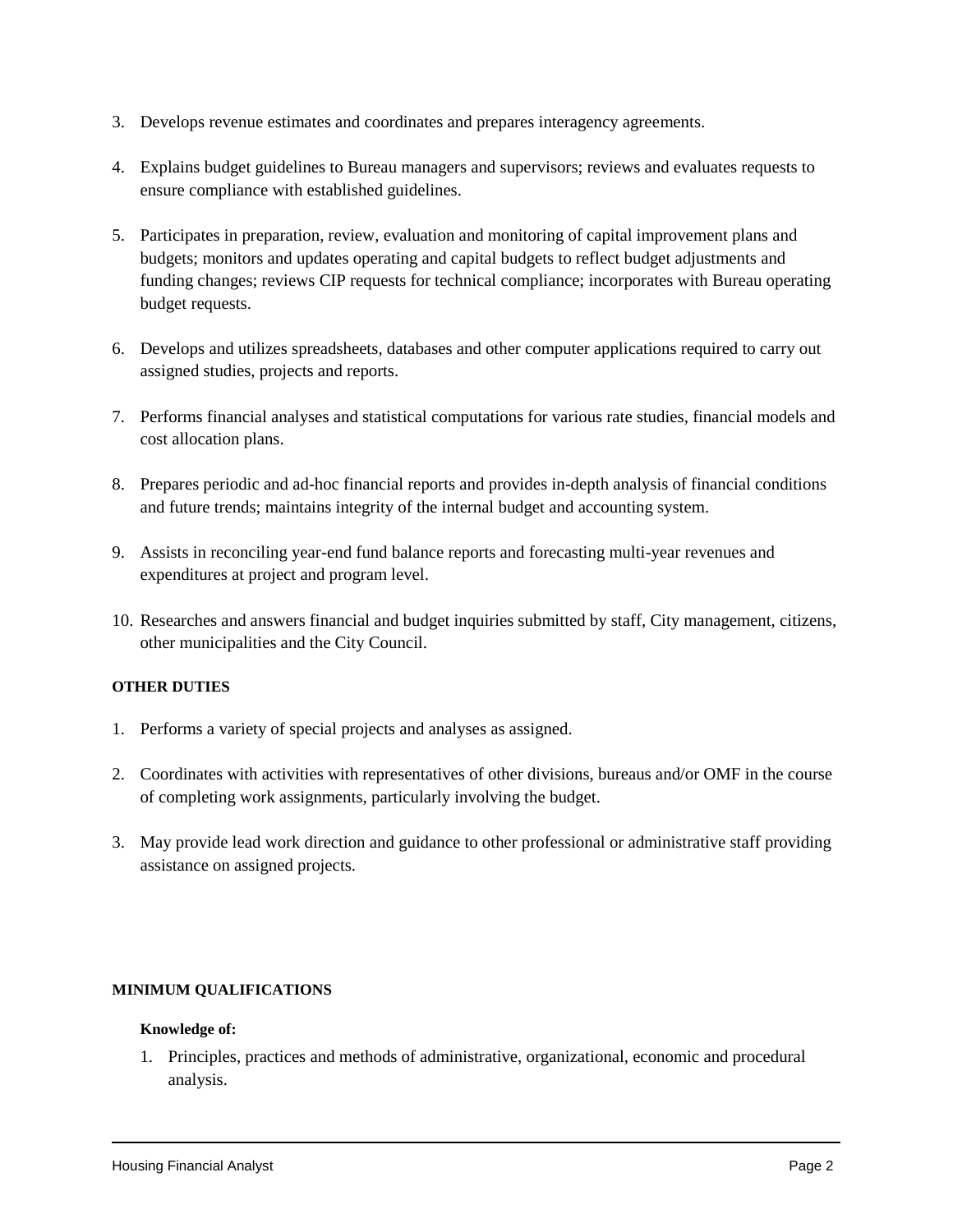- 2. Principles and practices of public administration, including purchasing, contracting and maintenance of public records.
- 3. Principles, practices, methods and techniques of financial analysis and forecasting, including statistical modeling techniques.
- 4. Principles, practices and methods of municipal budget development and management.
- 5. Basic principles, tools and techniques of project planning and management.
- 6. Federal, state and local laws, regulations and court decisions applicable to assigned areas of responsibility.
- 7. Principles and practices of sound business communication.
- 8. The uses and operations of computers and standard business software.

### **Ability to:**

- 1. Analyze financial, budgetary, operational and organizational problems, evaluate alternatives and reach sound, logical, fact-based conclusions and recommendations.
- 2. Collect, evaluate and interpret data, either in statistical or narrative form.
- 3. Analyze, interpret, explain and apply relevant laws, regulations, ordinances and budget policies and procedures to other bureau staff.
- 4. Prepare clear, concise and comprehensive reports, correspondence and other documents involving technical, budgetary and financial data in a manner appropriate to the audience.
- 5. Present conclusions and recommendations clearly, logically and persuasively.
- 6. Maintain files, records and documentation.
- 7. Exercise independent judgment and initiative within established guidelines.
- 8. Establish and maintain effective working relationships with bureau managers and staff, staff of other bureaus, representatives of other governmental agencies, the public and others encountered in the course of work.

## **Training and Experience:**

A typical way of obtaining the knowledge, skills and abilities outlined above is graduation from a four-year college or university with a major in public or business administration, finance or a related field; and at least two years of progressively responsible experience performing governmental budget and finance analysis; or an equivalent combination of training and experience.